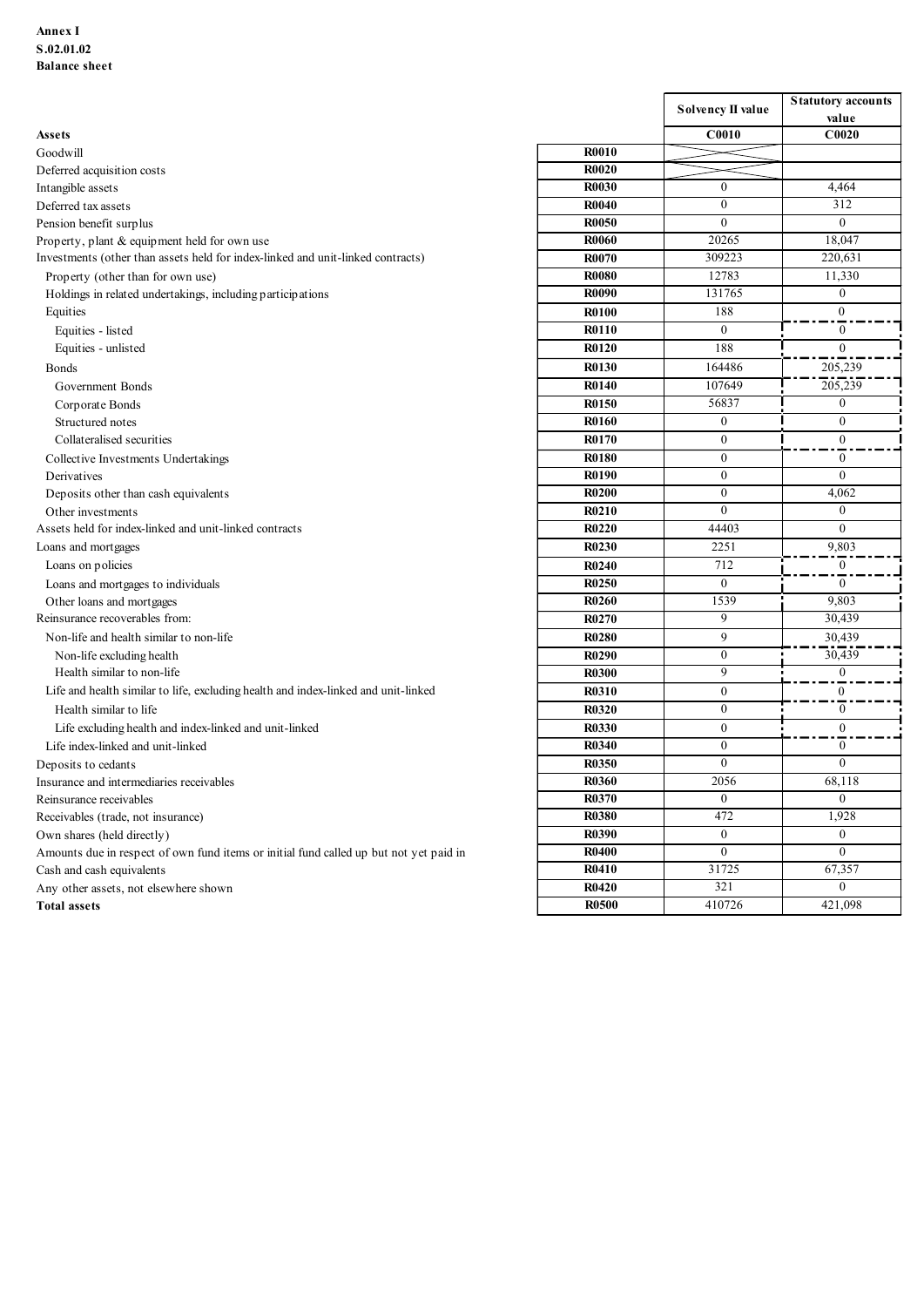|                                                                                                         |                              |                                  | <b>Statutory accounts</b>  |
|---------------------------------------------------------------------------------------------------------|------------------------------|----------------------------------|----------------------------|
|                                                                                                         |                              | Solvency II value                | value                      |
| Liabilities                                                                                             |                              | C0010                            | C0020                      |
| Technical provisions - non-life                                                                         | <b>R0510</b>                 | 8835                             | 290,732                    |
| Technical provisions - non-life (excluding health)                                                      | <b>R0520</b>                 | 316                              | 290,732                    |
| Technical provisions calculated as a whole                                                              | <b>R0530</b>                 | $\mathbf{0}$                     | ↛                          |
| <b>Best Estimate</b><br>Risk margin                                                                     | <b>R0540</b><br><b>R0550</b> | 290<br>26                        | ↛                          |
| Technical provisions - health (similar to non-life)                                                     | <b>R0560</b>                 | 8519                             | $\bf{0}$                   |
| Technical provisions calculated as a whole                                                              | <b>R0570</b>                 | $\overline{0}$                   | $+$                        |
| <b>Best Estimate</b>                                                                                    | R0580                        | 3966                             | ↛                          |
| Risk margin                                                                                             | <b>R0590</b>                 | 4553                             | ↛                          |
| Technical provisions - life (excluding index-linked and unit-linked)                                    | <b>R0600</b>                 | 153469                           | $\mathbf{0}$               |
| Technical provisions - health (similar to life)                                                         | <b>R0610</b>                 | $-1053$                          | $\bf{0}$                   |
| Technical provisions calculated as a whole                                                              | <b>R0620</b>                 | $\overline{0}$                   | ↛                          |
| <b>Best Estimate</b>                                                                                    | <b>R0630</b><br><b>R0640</b> | $-1214$<br>161                   | ↛<br>$+$                   |
| Risk margin<br>Technical provisions - life (excluding health and index-linked and unit-linked)          | <b>R0650</b>                 | 154522                           | $\bf{0}$                   |
| Technical provisions calculated as a whole                                                              | <b>R0660</b>                 | $\mathbf{0}$                     | $\rightarrow$              |
| <b>Best Estimate</b>                                                                                    | <b>R0670</b>                 | 153178                           |                            |
| Risk margin                                                                                             | <b>R0680</b>                 | 1344                             | ↛                          |
| Technical provisions - index-linked and unit-linked                                                     | R0690                        | 48037                            | $\overline{0}$             |
| Technical provisions calculated as a whole                                                              | <b>R0700</b>                 | $\overline{0}$                   | ↛                          |
| <b>Best Estimate</b>                                                                                    | <b>R0710</b>                 | 47510                            | $\rightarrow$<br>↛         |
| Risk margin<br>Other technical provisions                                                               | <b>R0720</b><br><b>R0730</b> | 527                              | $\overline{0}$             |
| Contingent liabilities                                                                                  | <b>R0740</b>                 | $\mathbf{0}$                     | $\overline{0}$             |
| Provisions other than technical provisions                                                              | <b>R0750</b>                 | $\overline{0}$                   | $\overline{0}$             |
| Pension benefit obligations                                                                             | <b>R0760</b>                 | 228                              | 818                        |
| Deposits from reinsurers                                                                                | <b>R0770</b>                 | $\overline{0}$                   | $\overline{0}$             |
| Deferred tax liabilities                                                                                | <b>R0780</b>                 | 1914                             | $\overline{0}$             |
| Derivatives                                                                                             | <b>R0790</b>                 | 338                              | $\mathbf{0}$               |
| Debts owed to credit institutions<br>Financial liabilities other than debts owed to credit institutions | <b>R0800</b><br><b>R0810</b> | $\overline{0}$<br>$\overline{0}$ | $\bf{0}$<br>$\overline{0}$ |
| Insurance & intermediaries payables                                                                     | <b>R0820</b>                 | 1335                             | 19,113                     |
| Reinsurance payables                                                                                    | <b>R0830</b>                 | 527                              | 2,557                      |
| Payables (trade, not insurance)                                                                         | <b>R0840</b>                 | 2902                             | 7,324                      |
| Subordinated liabilities                                                                                | <b>R0850</b>                 | $\mathbf{0}$                     | $\overline{0}$             |
| Subordinated liabilities not in Basic Own Funds                                                         | <b>R0860</b>                 | $\overline{0}$                   | $\overline{0}$             |
| Subordinated liabilities in Basic Own Funds                                                             | <b>R0870</b>                 | $\overline{0}$                   | $\overline{0}$             |
| Any other liabilities, not elsewhere shown                                                              | <b>R0880</b>                 | $\overline{0}$                   | $\overline{0}$             |
| <b>Total liabilities</b>                                                                                | <b>R0900</b><br><b>R1000</b> | 217584                           | 320,545                    |
| Excess of assets over liabilities                                                                       |                              | 193141                           | 100,553                    |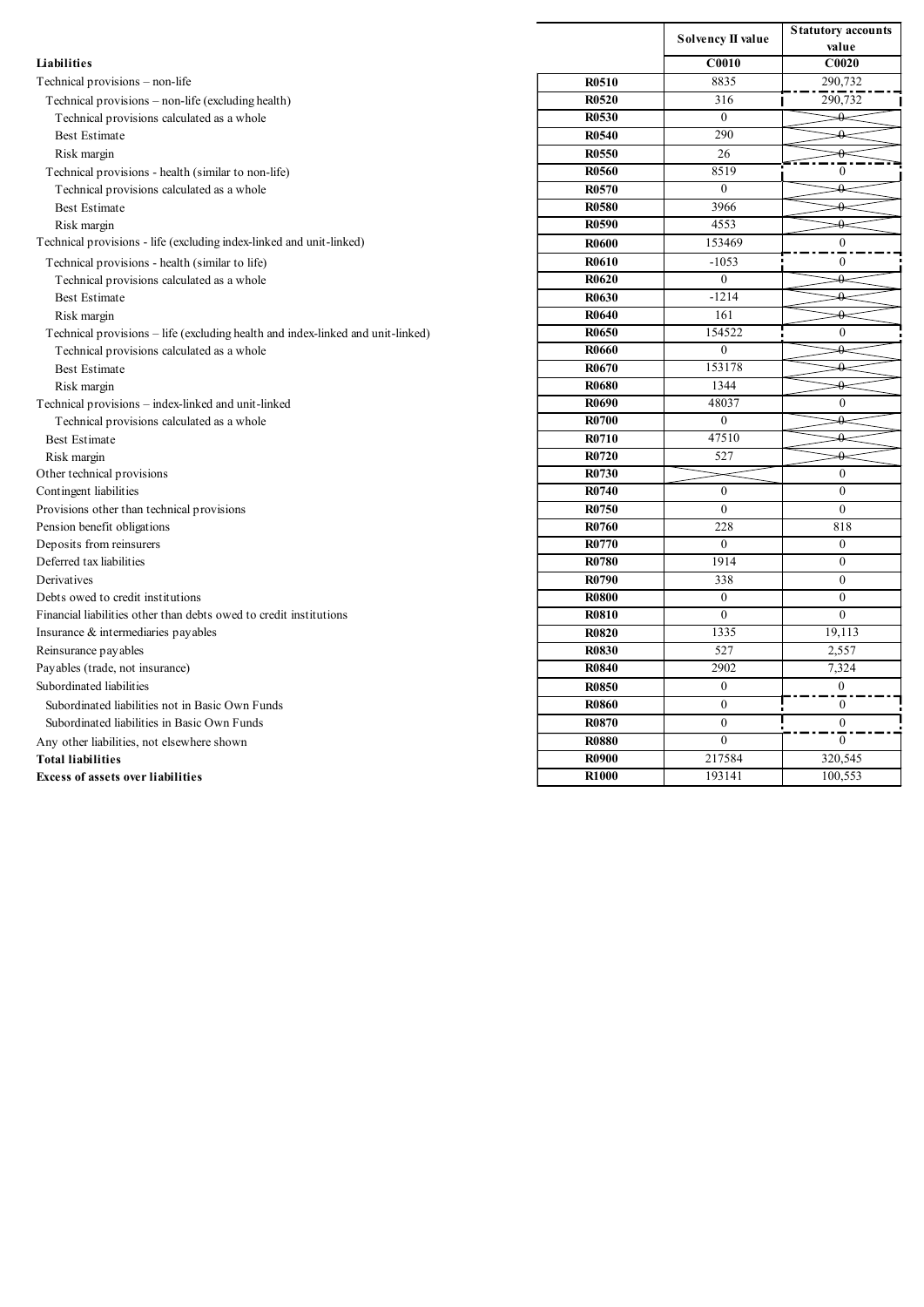### Annex I S.05.01.02 Premiums, claims and expenses by line of business

|                                                                      | Premiums, claims and expenses by line of business |                            |                          |                          |                       |              |                                                                                                                              |                          |                        |                         |              |                     |                |                |                                                   |                                                                |          |                                |
|----------------------------------------------------------------------|---------------------------------------------------|----------------------------|--------------------------|--------------------------|-----------------------|--------------|------------------------------------------------------------------------------------------------------------------------------|--------------------------|------------------------|-------------------------|--------------|---------------------|----------------|----------------|---------------------------------------------------|----------------------------------------------------------------|----------|--------------------------------|
|                                                                      |                                                   |                            |                          |                          |                       |              | Line of Business for: non-life insurance and reinsurance obligations (direct business and accepted proportional reinsurance) |                          |                        |                         |              |                     |                |                |                                                   | Line of Business for:<br>accepted non-proportional reinsurance |          |                                |
|                                                                      |                                                   | M edical                   | Income                   | Workers'                 | M otor<br>vehicle     | Other motor  | Marine, aviation and other damage                                                                                            | Fire and                 | General                | Credit and              | Legal        |                     | M iscellaneous |                |                                                   | Marine,                                                        |          | Total                          |
|                                                                      |                                                   | expense<br>insurance       | protection<br>insurance  | ompensation<br>insurance | liability<br>nsurance | insurance    | transport insurance                                                                                                          | to property<br>insurance | liability<br>insurance | suretyship<br>insurance | insurance    | expenses Assistance | financial loss |                | Health Casualty                                   | aviation,<br>transport                                         | Property |                                |
|                                                                      |                                                   | <b>C0010</b>               | <b>C0020</b>             | C0030                    | C <sub>0040</sub>     | <b>C0050</b> | <b>C0060</b>                                                                                                                 | C0070                    | <b>C0080</b>           | C0090                   | <b>C0100</b> | C0110               | C0120          |                | C0130 C0140                                       | C0150   C0160   C0200                                          |          |                                |
| Premiums written<br>Gross - Direct Business                          | <b>R0110</b>                                      | 9223                       | 27780                    |                          | $\mathbf{0}$          |              |                                                                                                                              |                          |                        |                         |              |                     |                |                |                                                   |                                                                |          |                                |
| Gross - Proportional reinsurance accepted                            | R0120                                             | $\overline{0}$             | $\overline{0}$           |                          |                       |              |                                                                                                                              |                          |                        |                         |              |                     |                |                |                                                   |                                                                |          | 37003                          |
| Gross - Non-proportional reinsurance accepted                        | <b>R0130</b>                                      |                            |                          |                          |                       |              |                                                                                                                              |                          |                        |                         |              |                     |                |                |                                                   |                                                                |          |                                |
| Reinsurers' share                                                    | <b>R0140</b>                                      | 1582                       | 656                      |                          |                       |              |                                                                                                                              |                          |                        |                         |              |                     |                |                |                                                   |                                                                |          | 2239                           |
| Net                                                                  | <b>R0200</b>                                      | 7641                       | 27123                    |                          | $\mathbf{0}$          | $\Omega$     | $\Omega$                                                                                                                     | $\theta$                 | $\Omega$               | $\bf{0}$                | $\theta$     | $\Omega$            | $\Omega$       | $\overline{0}$ | $\bf{0}$                                          | $\mathbf{0}$                                                   | $\theta$ | 34764                          |
| Premiums earned                                                      |                                                   |                            |                          |                          |                       |              |                                                                                                                              |                          |                        |                         |              |                     |                |                |                                                   |                                                                |          |                                |
| Gross - Direct Business                                              | <b>R0210</b>                                      | 9246                       | 27905                    |                          | $\mathbf{0}$          |              |                                                                                                                              |                          |                        |                         |              |                     |                |                |                                                   |                                                                |          | 37152                          |
| Gross - Proportional reinsurance accepted                            | <b>R0220</b>                                      | $\overline{0}$             | $\bf{0}$                 |                          |                       |              |                                                                                                                              |                          |                        |                         |              |                     |                |                |                                                   |                                                                |          | $\overline{0}$                 |
| Gross - Non-proportional reinsurance accepted                        | R0230                                             |                            |                          |                          |                       |              |                                                                                                                              |                          |                        |                         |              |                     |                |                |                                                   |                                                                |          | $\mathbf{0}$                   |
| Reinsurers' share<br>Net                                             | R0240                                             | 1363<br>7883               | 657<br>27248             |                          |                       |              |                                                                                                                              |                          |                        |                         |              |                     |                |                |                                                   |                                                                |          | 2020<br>35132                  |
| Claims incurred                                                      | <b>R0300</b>                                      |                            |                          |                          | $\overline{0}$        |              |                                                                                                                              |                          |                        |                         |              |                     |                |                |                                                   |                                                                |          |                                |
| Gross - Direct Business                                              | R0310                                             | 4476                       | 4439                     |                          | 166                   |              |                                                                                                                              |                          |                        |                         |              |                     |                |                |                                                   |                                                                |          | 8915                           |
| Gross - Proportional reinsurance accepted                            | R0320                                             | $\overline{0}$             | $\overline{0}$           |                          |                       |              |                                                                                                                              |                          |                        |                         |              |                     |                |                |                                                   |                                                                |          | $\overline{0}$                 |
| Gross - Non-proportional reinsurance accepted                        | R0330                                             |                            |                          |                          |                       |              |                                                                                                                              |                          |                        |                         |              |                     |                |                |                                                   |                                                                |          | $\overline{0}$                 |
| Reinsurers' share                                                    | <b>R0340</b>                                      | $\mathbf{0}$               | - 19                     |                          |                       |              |                                                                                                                              |                          |                        |                         |              |                     |                |                |                                                   |                                                                |          | 19                             |
| Net                                                                  | <b>R0400</b>                                      | 4476                       | 4420                     |                          | 166                   |              |                                                                                                                              |                          |                        |                         |              |                     |                |                |                                                   |                                                                |          | 8895                           |
| Changes in other technical provisions                                |                                                   |                            |                          |                          |                       |              |                                                                                                                              |                          |                        |                         |              |                     |                |                |                                                   |                                                                |          | $\theta$                       |
| Gross - Direct Business<br>Gross - Proportional reinsurance accepted | R0410                                             | $\mathbf{0}$               | $\bf{0}$<br>$\mathbf{0}$ |                          | $\overline{0}$        |              |                                                                                                                              |                          |                        |                         |              |                     |                |                | $>\lt$<br>$\mathord{\times}$ 1 $\mathord{\times}$ |                                                                |          | $\overline{0}$<br>$\mathbf{0}$ |
| Gross - Non-proportional reinsurance accepted                        | <b>R0420</b><br>R0430                             | $\overline{0}$<br>$\asymp$ |                          |                          | $\prec$               |              |                                                                                                                              |                          |                        |                         |              |                     |                |                |                                                   |                                                                |          |                                |
| Reinsurers'share                                                     | <b>R0440</b>                                      | $\overline{0}$             | $\overline{\phantom{0}}$ |                          |                       |              |                                                                                                                              |                          |                        |                         |              |                     |                |                |                                                   |                                                                |          | $\overline{0}$                 |
| Net                                                                  | R0500                                             | $\overline{0}$             | $\overline{0}$           |                          | $\overline{0}$        |              |                                                                                                                              |                          |                        |                         |              |                     |                |                |                                                   |                                                                |          | $\overline{0}$                 |
| <b>Expenses incurred</b>                                             | R0550                                             | 3837                       | 11822                    |                          | $\overline{0}$        |              |                                                                                                                              |                          |                        |                         |              |                     |                |                |                                                   |                                                                |          | 15659                          |
| Other expenses                                                       | <b>R1200</b>                                      |                            |                          |                          | $\ltimes$             |              |                                                                                                                              |                          |                        |                         |              |                     |                |                |                                                   |                                                                |          | 227                            |
| <b>Total expenses</b>                                                | <b>R1300</b>                                      |                            |                          |                          |                       |              |                                                                                                                              |                          |                        |                         |              |                     |                |                |                                                   |                                                                |          | 15886                          |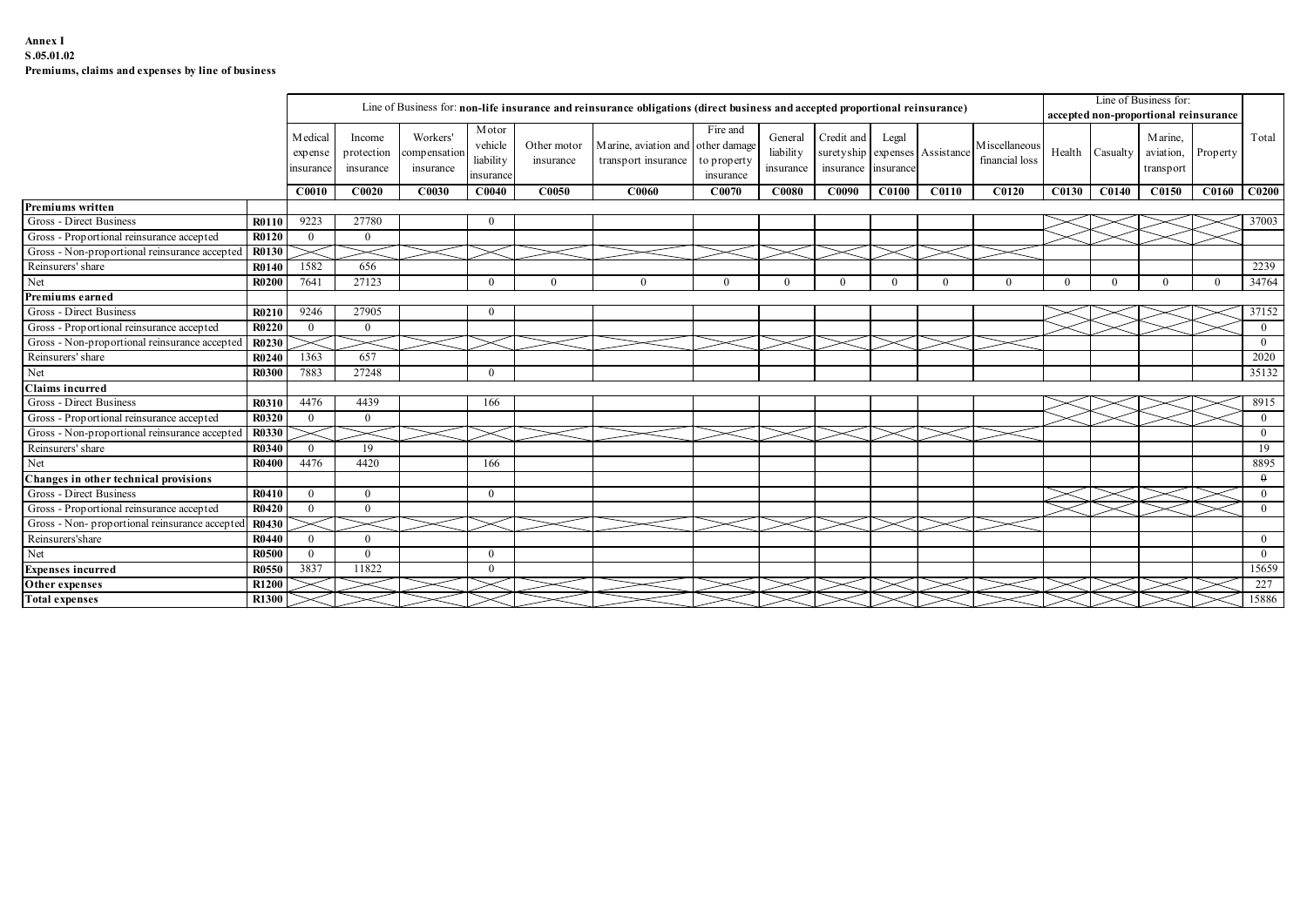|                                       |                   |                     |                                           |                                                  |                            | Line of Business for: life insurance obligations                                                                       |                                                                                                                                                      | Life reinsurance      |                     | Total        |
|---------------------------------------|-------------------|---------------------|-------------------------------------------|--------------------------------------------------|----------------------------|------------------------------------------------------------------------------------------------------------------------|------------------------------------------------------------------------------------------------------------------------------------------------------|-----------------------|---------------------|--------------|
|                                       |                   |                     |                                           |                                                  |                            |                                                                                                                        |                                                                                                                                                      | obligations           |                     |              |
|                                       |                   | Health<br>insurance | Insurance<br>with profit<br>participation | Index-linked<br>and unit-<br>linked<br>insurance | Other<br>life<br>insurance | Annuities<br>stemming from<br>non-life<br>insurance<br>contracts and<br>relating to<br>health insurance<br>obligations | Annuities stemming<br>from non-life<br>insurance contracts<br>and relating to<br>insurance obligations<br>other than health<br>insurance obligations | Health<br>reinsurance | Life<br>reinsurance |              |
|                                       |                   | C <sub>0210</sub>   | C <sub>0220</sub>                         | C <sub>0230</sub>                                | C <sub>0240</sub>          | C <sub>0250</sub>                                                                                                      | C <sub>0260</sub>                                                                                                                                    | C <sub>0270</sub>     | C <sub>0280</sub>   | C0300        |
| <b>Premiums written</b>               |                   |                     |                                           |                                                  |                            |                                                                                                                        |                                                                                                                                                      |                       |                     |              |
| Gross                                 | R1410             | 1697                | 22407                                     | 938                                              | 9785                       |                                                                                                                        |                                                                                                                                                      |                       |                     | 34827        |
| Reinsurers' share                     | R1420             | 21                  | 98                                        | $\mathbf{0}$                                     | 14                         |                                                                                                                        |                                                                                                                                                      |                       |                     | 134          |
| Net                                   | <b>R1500</b>      | 1676                | 22309                                     | 937                                              | 9771                       |                                                                                                                        |                                                                                                                                                      |                       |                     | 34693        |
| Premiums earned                       |                   |                     |                                           |                                                  |                            |                                                                                                                        |                                                                                                                                                      |                       |                     |              |
| $\rm Gross$                           | R1510             | 1629                | 22407                                     | 938                                              | 9785                       |                                                                                                                        |                                                                                                                                                      |                       |                     | 34759        |
| Reinsurers' share                     | R1520             | 21                  | 98                                        | $\overline{0}$                                   | 14                         |                                                                                                                        |                                                                                                                                                      |                       |                     | 134          |
| Net                                   | <b>R1600</b>      | 1608                | 22309                                     | 937                                              | 9771                       |                                                                                                                        |                                                                                                                                                      |                       |                     | 34626        |
| <b>Claims incurred</b>                |                   |                     |                                           |                                                  |                            |                                                                                                                        |                                                                                                                                                      |                       |                     |              |
| $\rm Gross$                           | R <sub>1610</sub> | 241                 | 11823                                     | 20                                               | 10332                      |                                                                                                                        |                                                                                                                                                      |                       |                     | 22417        |
| Reinsurers' share                     | R1620             | $\overline{0}$      | $\mathbf{0}$                              | $\overline{0}$                                   | $\overline{0}$             |                                                                                                                        |                                                                                                                                                      |                       |                     | $\bf{0}$     |
| Net                                   | <b>R1700</b>      | 241                 | 11823                                     | $\overline{20}$                                  | 10332                      |                                                                                                                        |                                                                                                                                                      |                       |                     | 22417        |
| Changes in other technical provisions |                   |                     |                                           |                                                  |                            |                                                                                                                        |                                                                                                                                                      |                       |                     |              |
| $\rm Gross$                           | R1710             | 19                  | 10937                                     | 791                                              | $-760$                     |                                                                                                                        |                                                                                                                                                      |                       |                     | 10988        |
| Reinsurers' share                     | R1720             | $\overline{0}$      | $\mathbf{0}$                              | $\overline{0}$                                   | $\overline{0}$             |                                                                                                                        |                                                                                                                                                      |                       |                     | $\mathbf{0}$ |
| Net                                   | <b>R1800</b>      | 19                  | 10937                                     | 791                                              | $-760$                     |                                                                                                                        |                                                                                                                                                      |                       |                     | 10988        |
| <b>Expenses incurred</b>              | R1900             | 618                 | 5821                                      | 1878                                             | 719                        |                                                                                                                        |                                                                                                                                                      |                       |                     | 9036         |
| Other expenses                        | <b>R2500</b>      |                     |                                           |                                                  |                            |                                                                                                                        |                                                                                                                                                      |                       |                     | $-1082$      |
| <b>Total expenses</b>                 | R <sub>2600</sub> |                     |                                           |                                                  |                            |                                                                                                                        |                                                                                                                                                      |                       |                     | 7954         |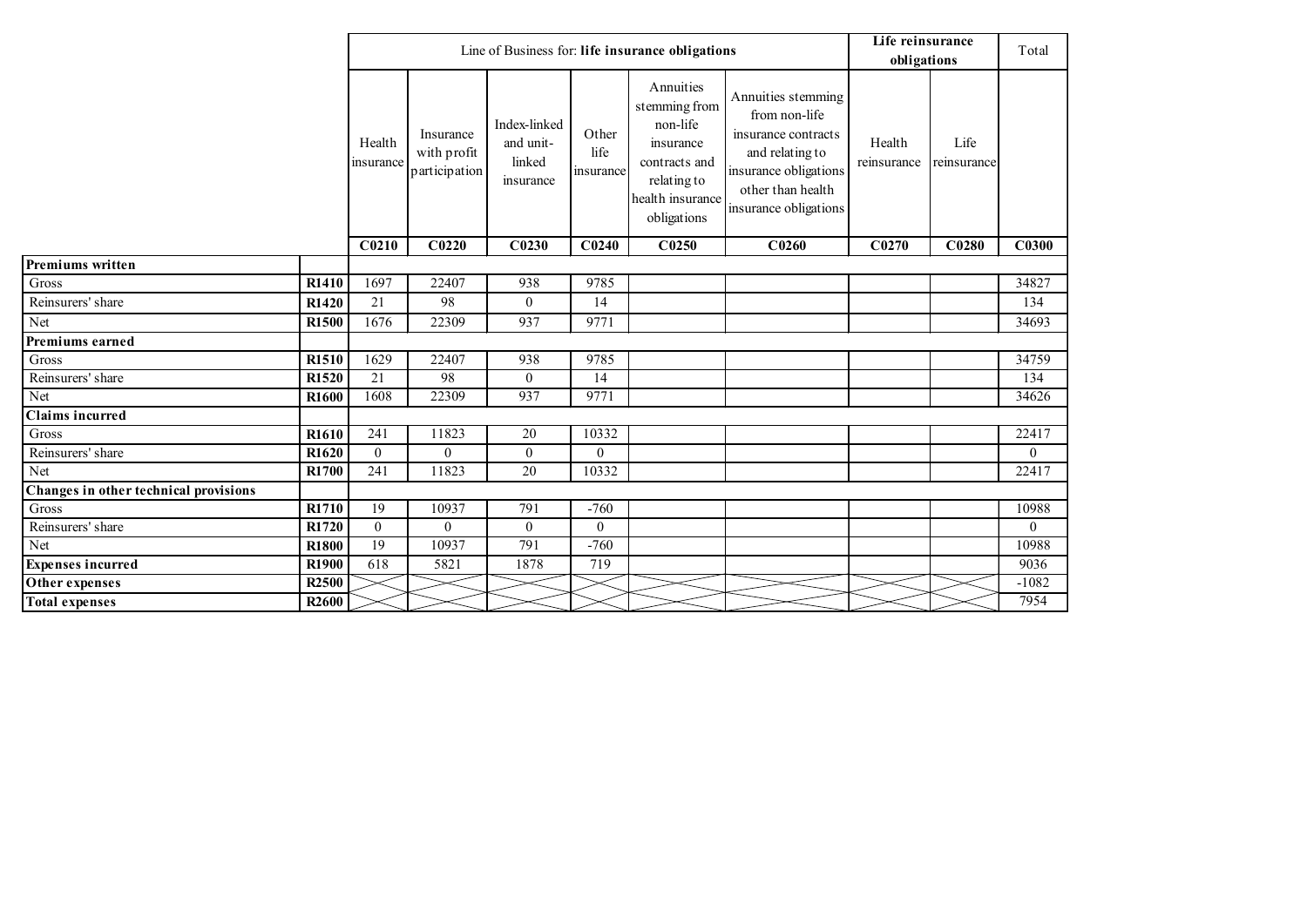### Annex I S.12.01.02 Life and Health SLT Technical Provisions

|                                                                                                                                                           | Insurance with<br>profit<br>participation |              | Index-linked and unit-linked insurance<br>Contracts<br>without<br>options<br>and<br>guarantee | Contracts<br>with<br>options or<br>guarantee |              | Other life insurance<br>Contracts<br>without<br>options<br>and<br>guarantee | Contracts<br>with<br>options or<br>guarantee | <b>Annuities</b><br>stemming<br>from non-Accepted<br>life<br>insurance<br>contracts<br>and | reinsuran<br>ce | Total<br>(Life<br>other<br>than<br>health<br>ins urance<br>, incl. |              | Health insurance (direct<br>Contracts<br>without<br>options<br>and<br>guarantee | Contracts<br>with<br>options or<br>guarantee | Annuities<br>stemming<br>from non-<br>life<br>insurance<br>contracts<br>and | Health<br>reinsuran<br>ce<br>(reinsuran<br>ce<br>accepted) | Total<br>(Health<br>similar<br>to life<br>ins uranc<br>e) |
|-----------------------------------------------------------------------------------------------------------------------------------------------------------|-------------------------------------------|--------------|-----------------------------------------------------------------------------------------------|----------------------------------------------|--------------|-----------------------------------------------------------------------------|----------------------------------------------|--------------------------------------------------------------------------------------------|-----------------|--------------------------------------------------------------------|--------------|---------------------------------------------------------------------------------|----------------------------------------------|-----------------------------------------------------------------------------|------------------------------------------------------------|-----------------------------------------------------------|
| Technical provisions calculated as a whole<br><b>R0010</b>                                                                                                | <b>C0020</b>                              | <b>C0030</b> | <b>C0040</b>                                                                                  | <b>C0050</b>                                 | <b>C0060</b> | <b>C0070</b>                                                                | <b>C0080</b>                                 | C0090                                                                                      | C0100           | C0150                                                              | <b>C0160</b> | <b>C0170</b>                                                                    | <b>C0180</b>                                 | C0190                                                                       | C0200                                                      | C0210                                                     |
| Total Recoverables from reinsurance/SPV and Finite Re after the adjustment for expected losses due to<br>counterparty default associated to TP as a whole | R0020                                     |              |                                                                                               |                                              |              |                                                                             |                                              |                                                                                            |                 |                                                                    |              |                                                                                 |                                              |                                                                             |                                                            |                                                           |
| Technical provisions calculated as a sum of BE and RM                                                                                                     |                                           |              |                                                                                               |                                              |              |                                                                             |                                              |                                                                                            |                 |                                                                    |              |                                                                                 |                                              |                                                                             |                                                            |                                                           |
| <b>Best Estimate</b>                                                                                                                                      |                                           |              |                                                                                               |                                              |              |                                                                             |                                              |                                                                                            |                 |                                                                    |              |                                                                                 |                                              |                                                                             |                                                            |                                                           |
| <b>Gross Best Estimate</b>                                                                                                                                | R0030<br>148020                           |              | 47510                                                                                         |                                              |              | 5158                                                                        |                                              |                                                                                            |                 | 200688                                                             |              |                                                                                 | $-1214$                                      |                                                                             |                                                            | $-1214$                                                   |
| Total Recoverables from reinsurance/SPV and Finite Re after the adjustment for expected losses due to<br>counterparty default                             | <b>R0080</b>                              |              |                                                                                               |                                              |              |                                                                             |                                              |                                                                                            |                 |                                                                    |              |                                                                                 |                                              |                                                                             |                                                            |                                                           |
| R0090<br>Best estimate minus recoverables from reinsurance/SPV and Finite Re - total                                                                      | 148020                                    |              | 47510                                                                                         |                                              |              | 5158                                                                        |                                              |                                                                                            |                 | 200688                                                             |              |                                                                                 | $-1214$                                      |                                                                             |                                                            | $-1214$                                                   |
| <b>R0100</b><br><b>Risk Margin</b>                                                                                                                        | 1304                                      | 527          |                                                                                               |                                              | 40           |                                                                             |                                              |                                                                                            |                 | 1871                                                               |              |                                                                                 |                                              |                                                                             |                                                            | 161                                                       |
| Amount of the transitional on Technical Provisions                                                                                                        |                                           |              |                                                                                               |                                              |              |                                                                             |                                              |                                                                                            |                 |                                                                    |              |                                                                                 |                                              |                                                                             |                                                            |                                                           |
| <b>R0110</b><br>Technical Provisions calculated as a whole                                                                                                |                                           |              |                                                                                               |                                              | $\Omega$     |                                                                             |                                              |                                                                                            |                 |                                                                    |              |                                                                                 |                                              |                                                                             |                                                            |                                                           |
| <b>R0120</b><br>Best estimate                                                                                                                             |                                           |              |                                                                                               |                                              |              |                                                                             |                                              |                                                                                            |                 |                                                                    |              |                                                                                 |                                              |                                                                             |                                                            |                                                           |
| <b>R0130</b><br>Risk margin                                                                                                                               |                                           |              |                                                                                               |                                              |              |                                                                             |                                              |                                                                                            |                 |                                                                    |              |                                                                                 |                                              |                                                                             |                                                            |                                                           |
| Technical provisions - total                                                                                                                              | <b>R0200</b><br>149324                    | 48037        |                                                                                               |                                              | 5198         |                                                                             |                                              |                                                                                            |                 | 202559                                                             | $-1053$      |                                                                                 |                                              |                                                                             |                                                            | $-1053$                                                   |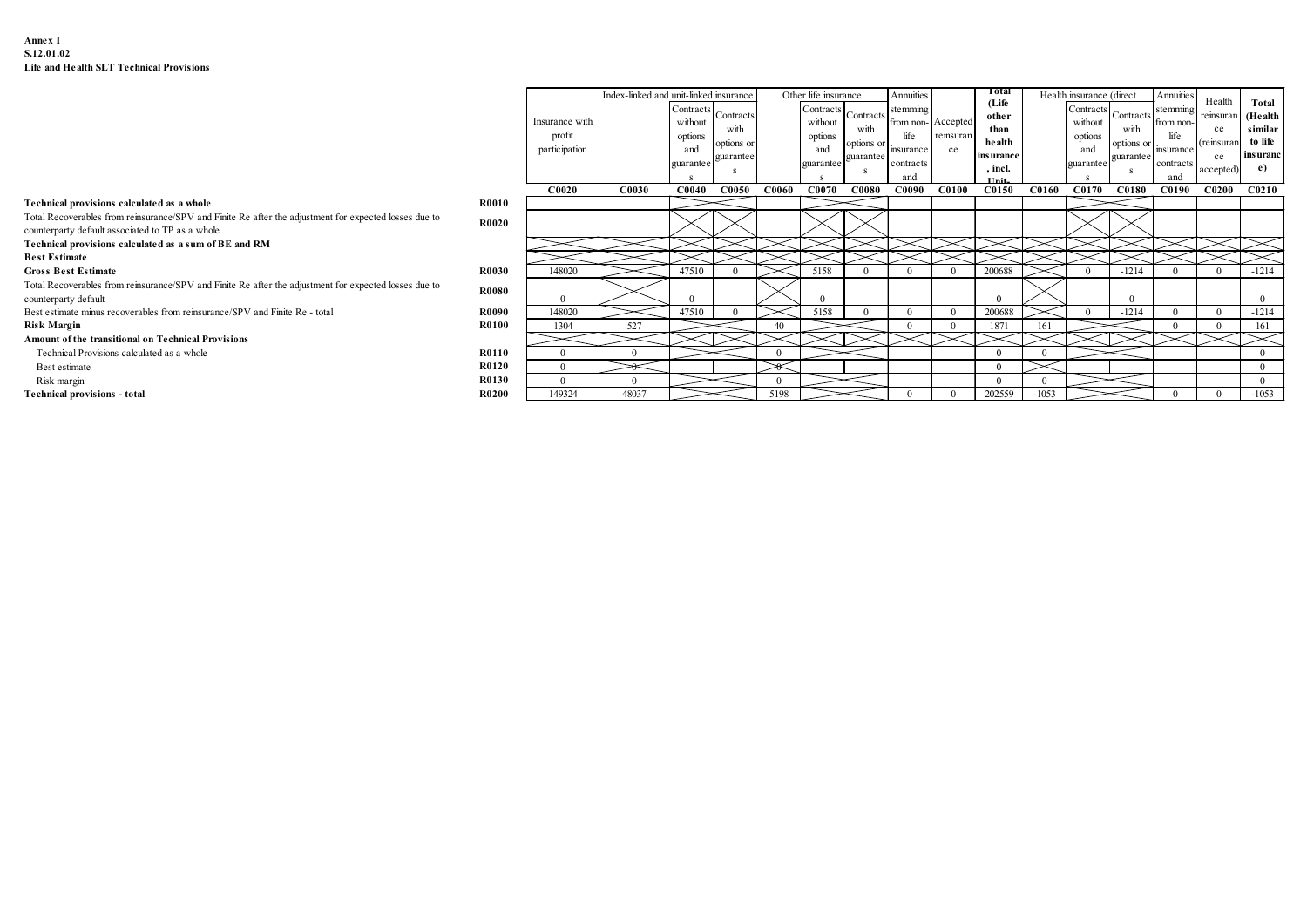| Annex I<br>S.17.01.02<br><b>Non-life Technical Provisions</b>                                                                                                        |                       |                      |                         |                                |                            |                              |                              |                                                       |                            |                            |                                  |                            |                                       |                                |                                                |                                               |                                |                          |
|----------------------------------------------------------------------------------------------------------------------------------------------------------------------|-----------------------|----------------------|-------------------------|--------------------------------|----------------------------|------------------------------|------------------------------|-------------------------------------------------------|----------------------------|----------------------------|----------------------------------|----------------------------|---------------------------------------|--------------------------------|------------------------------------------------|-----------------------------------------------|--------------------------------|--------------------------|
|                                                                                                                                                                      |                       |                      |                         |                                |                            |                              |                              |                                                       |                            |                            |                                  |                            |                                       |                                |                                                |                                               |                                |                          |
|                                                                                                                                                                      |                       |                      |                         |                                |                            |                              |                              |                                                       |                            |                            |                                  |                            |                                       |                                |                                                |                                               |                                |                          |
|                                                                                                                                                                      |                       |                      |                         |                                |                            |                              |                              |                                                       |                            |                            |                                  |                            |                                       |                                |                                                |                                               |                                |                          |
|                                                                                                                                                                      |                       |                      |                         |                                |                            |                              |                              |                                                       |                            |                            |                                  |                            |                                       |                                |                                                |                                               |                                |                          |
|                                                                                                                                                                      |                       |                      |                         |                                |                            |                              |                              |                                                       |                            |                            |                                  |                            |                                       |                                |                                                |                                               |                                |                          |
|                                                                                                                                                                      |                       |                      |                         |                                |                            |                              |                              | Direct business and accepted proportional reinsurance |                            |                            |                                  |                            |                                       |                                |                                                | Accepted non-proportional reinsurance<br>Non- |                                |                          |
|                                                                                                                                                                      |                       |                      |                         |                                |                            |                              |                              |                                                       |                            |                            |                                  |                            |                                       | Non-                           | Non-                                           | proportion                                    | Non-                           |                          |
|                                                                                                                                                                      |                       | Medical              | Income                  | Workers'                       | Motor<br>vehicle           | Other                        | Marine,<br>aviation and      | Fire and other<br>damage to                           | General                    | <b>Credit and</b>          | Legal                            |                            | Miscellane<br>ous                     | roportion                      | proportion                                     | al marine,<br>aviation                        | proportion                     | <b>Total Non</b><br>Life |
|                                                                                                                                                                      |                       | expense<br>insurance | protection<br>insurance | ompensation<br>insurance       | liability                  | motor<br>insurance           | transport                    | property                                              | liability<br>insurance     | suretyship<br>insurance    | expenses<br>insurance            | Assistance                 | financial                             |                                | al health al casualty<br>reinsuranc reinsuranc | and                                           | ıl property<br>reinsuranc      | obligation               |
|                                                                                                                                                                      |                       |                      |                         |                                | insurance                  |                              | insurance                    | insurance                                             |                            |                            |                                  |                            | loss                                  | e                              | e                                              | transport<br>reinsurano                       |                                |                          |
|                                                                                                                                                                      |                       | $\bf C0020$          | <b>C0030</b>            | C0040                          | <b>C0050</b>               | C0060                        | C0070                        | <b>C0080</b>                                          | C0090                      | <b>C0100</b>               | C0110                            |                            | C0120   C0130   C0140   C0150   C0160 |                                |                                                |                                               | C0170                          | C0180                    |
| Technical provisions calculated as a whole                                                                                                                           | <b>R0010</b>          |                      |                         |                                |                            |                              |                              |                                                       |                            |                            |                                  |                            |                                       |                                |                                                |                                               |                                |                          |
| Total Recoverables from reinsurance/SPV and Finite Re after the adjustment for<br>expected losses due to counterparty default associated to TP calculated as a whole | <b>R0050</b>          |                      |                         |                                |                            |                              |                              |                                                       |                            |                            |                                  |                            |                                       |                                |                                                |                                               |                                |                          |
| Technical provisions calculated as a sum of BE and RM                                                                                                                |                       |                      |                         |                                |                            |                              |                              |                                                       |                            |                            |                                  |                            |                                       |                                |                                                |                                               |                                |                          |
| <b>Best estimate</b><br>Premium provisions                                                                                                                           |                       |                      |                         |                                |                            |                              |                              |                                                       |                            |                            |                                  |                            |                                       |                                |                                                |                                               |                                |                          |
| Gross                                                                                                                                                                | <b>R0060</b>          | 382                  | $-2556$                 | $\overline{0}$                 | $\overline{0}$             |                              |                              |                                                       |                            |                            |                                  |                            |                                       |                                |                                                |                                               |                                | $-2174$                  |
| Total recoverable from reinsurance/SPV and Finite Re after the adjustment for<br>expected losses due to counterparty default                                         | <b>R0140</b>          | 152                  | $-171$                  | $\Omega$                       | $\Omega$                   |                              |                              |                                                       |                            |                            |                                  |                            |                                       |                                |                                                |                                               |                                | $-19$                    |
| Net Best Estimate of Premium Provisions                                                                                                                              | R0150                 | 230                  | $-2385$                 | $\overline{0}$                 | $\overline{0}$<br>$\asymp$ | $\mathbf{0}$                 | $\alpha$<br>$>\!<$           | $\Omega$                                              | $\overline{0}$             | $\Omega$                   | $\overline{0}$<br>$>\!<$         | $\Omega$                   | $\overline{0}$                        | $\overline{0}$                 | $\mathbf{0}$                                   | $\Omega$                                      | $\mathbf{0}$                   | $-2155$                  |
| <b>Claims</b> provisions<br>Gross                                                                                                                                    | R0160                 | ><<br>954            | 5186                    | $\mathbf{0}$                   | 290                        |                              |                              | $\asymp$                                              | $>\!<$                     |                            |                                  |                            |                                       |                                |                                                |                                               |                                | $>\!\!>\!\!<$<br>6429    |
| Total recoverable from reinsurance/SPV and Finite Re after the adjustment for<br>expected losses due to counterparty default                                         | <b>R0240</b>          |                      | 28                      | $\Omega$                       | $\overline{0}$             |                              |                              |                                                       |                            |                            |                                  |                            |                                       |                                |                                                |                                               |                                | 28                       |
| Net Best Estimate of Claims Provisions                                                                                                                               | R0250                 | 954                  | 5158                    | $\mathbf{0}$                   | 290                        | $\overline{0}$               | $\mathbf{0}$                 | $\mathbf{0}$                                          | $\mathbf{0}$               | $\overline{0}$             | $\mathbf{0}$                     | $\overline{0}$             | $\mathbf{0}$                          | $\overline{0}$                 | $\mathbf{0}$                                   | $\overline{0}$                                | $\mathbf{0}$                   | 6401                     |
| <b>Total Best estimate - gross</b><br>Total Best estimate - net                                                                                                      | <b>R0260</b><br>R0270 | 1335<br>1183         | 2630<br>2773            | $\overline{0}$<br>$\mathbf{0}$ | 290<br>290                 | $\mathbf{0}$<br>$\mathbf{0}$ | $\mathbf{0}$<br>$\mathbf{0}$ | $\overline{0}$<br>$\theta$                            | $\overline{0}$<br>$\bf{0}$ | $\overline{0}$<br>$\theta$ | $\overline{0}$<br>$\overline{0}$ | $\overline{0}$<br>$\Omega$ | $\overline{0}$<br>$\overline{0}$      | $\mathbf{0}$<br>$\overline{0}$ | $\overline{0}$<br>$\mathbf{0}$                 | $\overline{0}$<br>$\mathbf{0}$                | $\mathbf{0}$<br>$\overline{0}$ | 4256<br>4246             |
| Risk margin                                                                                                                                                          | R0280                 | 1702                 | 2851                    | $\mathbf{0}$                   | 26                         | $\mathbf{0}$                 | $\mathbf{0}$                 | $\mathbf{0}$                                          | $\mathbf{0}$               | $\overline{0}$             | $\mathbf{0}$                     | $\mathbf{0}$               | $\mathbf{0}$                          | $\mathbf{0}$                   | $\mathbf{0}$                                   | $\mathbf{0}$                                  | $\mathbf{0}$                   | 4579                     |
| Amount of the transitional on Technical Provisions<br>Technical Provisions calculated as a whole                                                                     | R0290                 | $\overline{0}$       | $\overline{0}$          | $\!$<br>$\mathbf{0}$           | $>\!<$<br>$\overline{0}$   |                              | $\check{\phantom{1}}$        |                                                       | ➤                          |                            | $\gt$                            |                            |                                       |                                |                                                |                                               |                                | ⋙<br>$\overline{0}$      |
| Best estimate                                                                                                                                                        | R0300                 | $\overline{0}$       | $\Omega$                | $\overline{0}$                 | $\mathbf{0}$               |                              |                              |                                                       |                            |                            |                                  |                            |                                       |                                |                                                |                                               |                                | $\overline{0}$           |
| Risk margin<br>Technical provisions - total                                                                                                                          | R0310                 | $\overline{0}$       | $\Omega$                | $\mathbf{0}$                   | $\mathbf{0}$               |                              |                              |                                                       |                            |                            |                                  |                            |                                       |                                |                                                |                                               |                                | $\overline{0}$           |
| Technical provisions - total<br>Recoverable from reinsurance contract/SPV and Finite Re after the adjustment for                                                     | R0320                 | 3038                 | 5482                    | $\Omega$                       | 316                        | $\Omega$                     | $\Omega$                     |                                                       | $\Omega$                   |                            | $\Omega$                         |                            | $\overline{0}$                        |                                | $\Omega$                                       |                                               | $^{\circ}$                     | 8835                     |
| expected losses due to counterparty default - total                                                                                                                  | <b>R0330</b>          | 152                  | $-143$                  | $\overline{0}$                 | $\overline{0}$             | $\Omega$                     | $\theta$                     | $\Omega$                                              | $\overline{0}$             | $\Omega$                   | $\overline{0}$                   |                            | $\Omega$                              | $\Omega$                       | $\overline{0}$                                 |                                               | $\Omega$                       | $\overline{9}$           |
| Technical provisions minus recoverables from reinsurance/SPV and Finite Re-total R0340 2886                                                                          |                       |                      | 5624                    | $\mathbf{0}$                   | 316                        | $\sim$ 0                     | $\overline{0}$               | $\overline{0}$                                        | $\mathbf{0}$               | $\mathbf{0}$               | $\sim 0$                         | $\overline{0}$             | $\mathbf{0}$                          | $\mathbf{0}$                   | $\mathbf{0}$                                   | $\overline{\mathbf{0}}$                       | $\sim$ 0                       | 8826                     |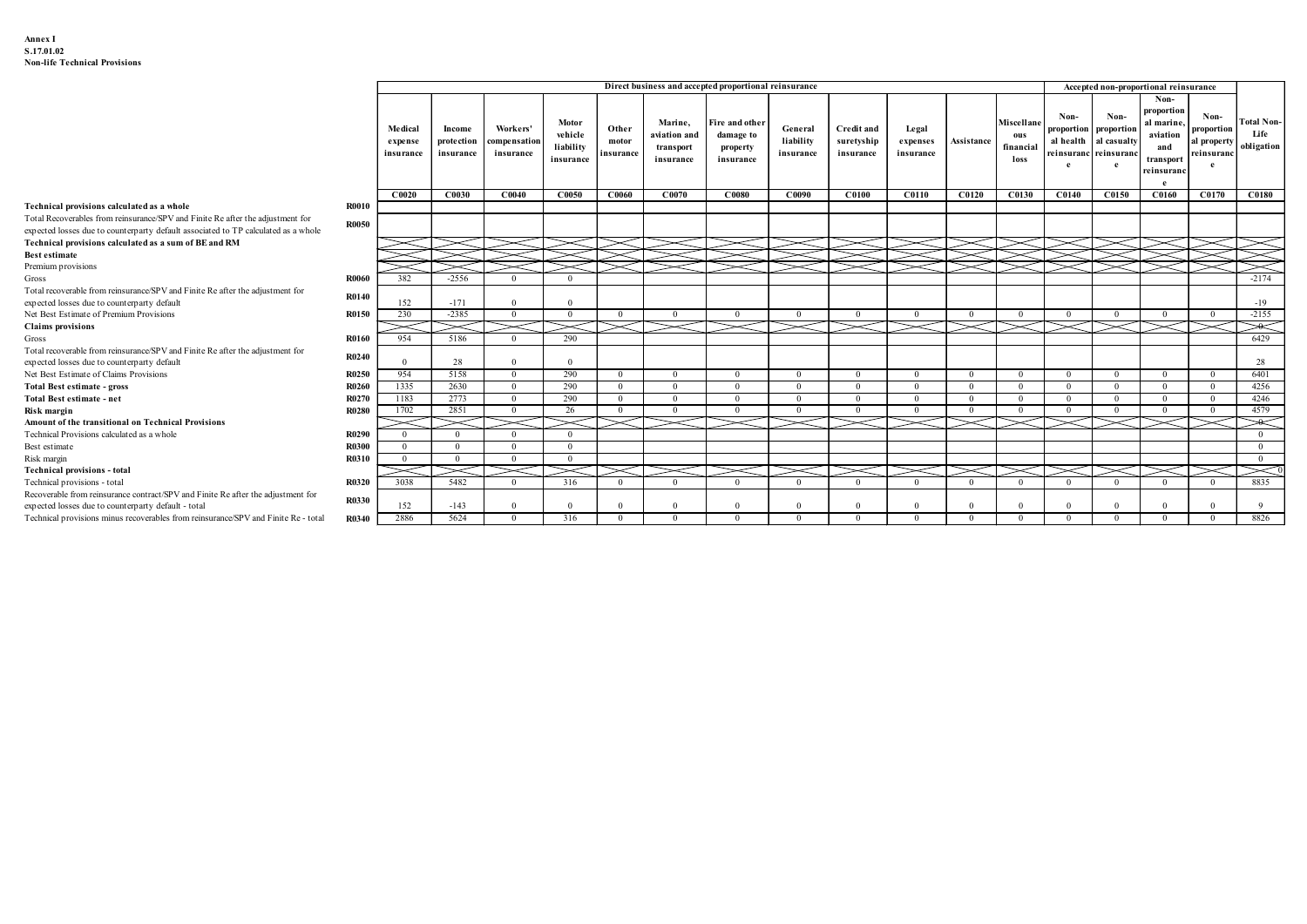### Annex I S.19.01.21 Non-life Insurance Claims Information

### Total Non-Life Business

## Gross Claims Paid (non-cumulative)

| nex I<br>19.01.21    |                                     |                                  |                            |                                                           |                       |                                         |                     |                   |                |                |                     |                               |              |                              |                            |                          |
|----------------------|-------------------------------------|----------------------------------|----------------------------|-----------------------------------------------------------|-----------------------|-----------------------------------------|---------------------|-------------------|----------------|----------------|---------------------|-------------------------------|--------------|------------------------------|----------------------------|--------------------------|
|                      | n-life Insurance Claims Information |                                  |                            |                                                           |                       |                                         |                     |                   |                |                |                     |                               |              |                              |                            |                          |
|                      | tal Non-Life Business               |                                  |                            |                                                           |                       |                                         |                     |                   |                |                |                     |                               |              |                              |                            |                          |
|                      | Accident year /                     | <b>Z0020</b>                     |                            |                                                           |                       |                                         |                     |                   |                |                |                     |                               |              |                              |                            |                          |
|                      | Gross Claims Paid (non-cumulative)  |                                  |                            |                                                           |                       |                                         |                     |                   |                |                |                     |                               |              |                              |                            |                          |
|                      | (absolute amount)                   |                                  |                            |                                                           |                       |                                         |                     |                   |                |                |                     |                               |              |                              |                            |                          |
|                      |                                     |                                  |                            |                                                           |                       |                                         | Development year    |                   |                |                |                     |                               |              |                              | In Current year            | Sum of years             |
|                      | Year                                | 0<br><b>C0010</b>                | C0020                      | $\overline{2}$<br>C0030                                   | $\mathbf{3}$<br>C0040 | $\overline{\mathbf{4}}$<br><b>C0050</b> | -5<br>C0060         | 6<br>C0070        | -7<br>C0080    | 8<br>C0090     | - 9<br><b>C0100</b> | $10 & +$<br>C <sub>0110</sub> |              |                              | C0170                      | (cumulative)<br>C0180    |
| Prior                | <b>R0100</b>                        |                                  |                            |                                                           |                       |                                         |                     |                   |                |                |                     | 8.20456                       |              | <b>R0100</b>                 | 8.20456                    | 8.20456                  |
| $N-9$                | <b>R0160</b>                        | $\bf{0}$                         | $\overline{0}$             | $\overline{0}$                                            | $\overline{0}$        | $\overline{0}$                          | $\overline{0}$      | $\overline{0}$    | $\overline{0}$ | $\overline{0}$ | $\mathbf{0}$        |                               |              | <b>R0160</b>                 | $\bf{0}$                   | $\bf{0}$                 |
| $N-8$                | <b>R0170</b>                        | 1374.6148                        | 1187.8513                  | 38.05956                                                  | 4.82416               | 10.2241                                 | 10.65892            | 10.25699          | $\bf{0}$       | $\overline{0}$ |                     |                               |              | <b>R0170</b>                 | $\overline{0}$             | 2636.48978               |
| $N-7$                | <b>R0180</b>                        | 3081.2965                        | 1319.6231                  | 256.68577                                                 | 201.12839             | 150.49                                  | 1.41015             | 58.07639          | $\overline{0}$ |                |                     |                               |              | <b>R0180</b>                 | $\bf{0}$                   | 5068.71033               |
| $N-6$                | <b>R0190</b>                        | 4223.904                         |                            | 1325.0508 338.34779                                       | 10.85446              | 0.40592                                 | 9.85439             | 5.2406            |                |                |                     |                               |              | <b>R0190</b>                 | 5.2406                     | 5913.65796               |
| $N-5$                | <b>R0200</b>                        | 4100.4289                        | 1458.0701                  | 130.38454                                                 | 57.90706              | 3.58792                                 | 0.13                |                   |                |                |                     |                               |              | <b>R0200</b>                 | 0.13                       | 5750.50855               |
| $N-4$                | <b>R0210</b>                        | 4795.4617                        | 1910.4006                  | 153.64836                                                 | 164.35012             | 10.1                                    |                     |                   |                |                |                     |                               |              | <b>R0210</b>                 | 10.1                       | 7033.960701              |
| $N-3$                | <b>R0220</b>                        | 4784.4227                        | 1442.7263                  | 157.22647                                                 | 60.72844              |                                         |                     |                   |                |                |                     |                               |              | <b>R0220</b>                 | 60.72844                   | 6445.10393               |
| $N-2$                | <b>R0230</b>                        | 6470.1875                        | 2357.7054                  | 82.21133                                                  |                       |                                         |                     |                   |                |                |                     |                               |              | <b>R0230</b>                 | 82.21133                   | 8910.104196              |
| $N-1$<br>$\mathbf N$ | <b>R0240</b><br><b>R0250</b>        | 6530.797<br>7021.7112            | 1899.7482                  |                                                           |                       |                                         |                     |                   |                |                |                     |                               |              | <b>R0240</b><br><b>R0250</b> | 1899.74818<br>7021.71116   | 8430.54515<br>7021.71116 |
|                      |                                     |                                  |                            |                                                           |                       |                                         |                     |                   |                |                |                     |                               | <b>Total</b> | <b>R0260</b>                 | 9088.07427                 | 57218.99632              |
|                      |                                     |                                  |                            | <b>Gross undiscounted Best Estimate Claims Provisions</b> |                       |                                         |                     |                   |                |                |                     |                               |              |                              |                            |                          |
|                      | (absolute amount)                   |                                  |                            |                                                           |                       |                                         |                     |                   |                |                |                     |                               |              |                              |                            |                          |
|                      |                                     |                                  |                            |                                                           |                       |                                         | Development year    |                   |                |                |                     |                               |              |                              | Year end                   |                          |
|                      | Year                                | -0                               |                            | $\overline{2}$                                            | $\mathbf{3}$          | $\overline{\mathbf{4}}$                 | 5                   | -6                | $\overline{7}$ | 8              | - 9                 | $10 & +$                      |              |                              | (discounted                |                          |
|                      |                                     | C <sub>0200</sub>                | C <sub>0210</sub>          | C <sub>0220</sub>                                         | C <sub>0230</sub>     | C <sub>0240</sub>                       | C0250               | C <sub>0260</sub> | C0270          | C0280          | C0290               | C0300                         |              |                              | C0360                      |                          |
| Prior                | <b>R0100</b>                        |                                  |                            |                                                           |                       |                                         |                     |                   |                |                |                     | 394.2669                      |              | <b>R0100</b>                 | 397.380909                 |                          |
| $N-9$                | <b>R0160</b>                        | $\overline{0}$                   | $\bf{0}$                   | $\overline{0}$                                            | $\overline{0}$        | $\overline{0}$                          | $\bf{0}$            | $\bf{0}$          | $\overline{0}$ | $\overline{0}$ | $\overline{0}$      |                               |              | <b>R0160</b>                 | $\bf{0}$                   |                          |
| $N-8$                | <b>R0170</b>                        | $\overline{0}$                   | $\bf{0}$                   | $\bf{0}$                                                  | $\overline{0}$        | $\bf{0}$                                | 87.156491           | $\bf{0}$          | $\overline{0}$ | 258.42565      |                     |                               |              | <b>R0170</b>                 | 264.4285615                |                          |
| $N-7$                | <b>R0180</b>                        | $\overline{0}$                   | $\overline{0}$             | $\bf{0}$                                                  | $\bf{0}$<br>7.4975    | 1.217397                                | $\overline{0}$      | $\overline{0}$    | 39.019133      |                |                     |                               |              | <b>R0180</b><br><b>R0190</b> | 39.9254996                 |                          |
| $N-6$<br>$N-5$       | <b>R0190</b><br><b>R0200</b>        | $\overline{0}$<br>$\overline{0}$ | $\overline{0}$<br>$\bf{0}$ | $\bf{0}$<br>39.871322                                     | 5.0096726             | $-0.8309445$ 106.00092                  | 3.8036122 2.6378587 | 55.233118         |                |                |                     |                               |              | <b>R0200</b>                 | 56.51611514<br>108.4607294 |                          |
| $N-4$                | <b>R0210</b>                        | $\mathbf{0}$                     | 236.18197                  |                                                           |                       | 140.90935 6.8045942 26.702739           |                     |                   |                |                |                     |                               |              | <b>R0210</b>                 | 27.32154702                |                          |
| $N-3$                | <b>R0220</b>                        | 1463.7001                        | 157.7521                   | $-65.316151$ 107.87506                                    |                       |                                         |                     |                   |                |                |                     |                               |              | <b>R0220</b>                 | 110.3782741                |                          |
| $N-2$                | <b>R0230</b>                        | 1816.4048                        |                            | 64.516173 -184.51524                                      |                       |                                         |                     |                   |                |                |                     |                               |              | <b>R0230</b>                 | -188.8265723               |                          |
|                      | <b>R0240</b>                        | 743.94329                        | 424.09103                  |                                                           |                       |                                         |                     |                   |                |                |                     |                               |              | <b>R0240</b>                 | 433.9308298                |                          |
| $N-1$                | R0250                               | 5079 7297                        |                            |                                                           |                       |                                         |                     |                   |                |                |                     |                               |              | R0250                        | 5178 092841                |                          |

|       |              | In Current year  |
|-------|--------------|------------------|
|       |              | C0170            |
|       | <b>R0100</b> | 8.20456          |
|       | <b>R0160</b> | $\boldsymbol{0}$ |
|       | <b>R0170</b> | $\boldsymbol{0}$ |
|       | R0180        | $\overline{0}$   |
|       | R0190        | 5.2406           |
|       | <b>R0200</b> | 0.13             |
|       | R0210        | 10.1             |
|       | <b>R0220</b> | 60.72844         |
|       | R0230        | 82.21133         |
|       | <b>R0240</b> | 1899.74818       |
|       | <b>R0250</b> | 7021.71116       |
| Total | <b>R0260</b> | 9088.07427       |
|       |              |                  |
|       |              |                  |
|       |              | Year end         |
|       |              | (discounted      |
|       |              | C0360            |
|       | R0100        | 397.380909       |

| $v$ and $v$ , years |
|---------------------|
| (cumulative)        |
| <b>C0180</b>        |
| 8.20456             |
|                     |
| 2636.48978          |
| 5068.71033          |
| 5913.65796          |
| 5750.50855          |
| 7033.960701         |
| 6445.10393          |
| 8910.104196         |
| 8430.54515          |
| 7021.71116          |
| 57218.99632         |
|                     |

# Gross undiscounted Best Estimate Claims Provisions

|       | Year              | $\bf{0}$                                                  |                   | 2                 | 3                   | 4                 | 5                 | 6                 |                   | x                 | -9                | $10 \& +$         |              |              |                   | (cumulative) |
|-------|-------------------|-----------------------------------------------------------|-------------------|-------------------|---------------------|-------------------|-------------------|-------------------|-------------------|-------------------|-------------------|-------------------|--------------|--------------|-------------------|--------------|
|       |                   | C0010                                                     | C0020             | C0030             | C <sub>0040</sub>   | C0050             | <b>C0060</b>      | C0070             | C0080             | C0090             | <b>C0100</b>      | <b>C0110</b>      |              |              | C <sub>0170</sub> | <b>C0180</b> |
| Prior | <b>R0100</b>      |                                                           |                   |                   |                     |                   |                   |                   |                   |                   |                   | 8.20456           |              | <b>R0100</b> | 8.20456           | 8.20456      |
| $N-9$ | <b>R0160</b>      | $\theta$                                                  | $\theta$          | $\Omega$          | $\theta$            | $\theta$          | $\theta$          | $\theta$          | $\Omega$          | $\Omega$          | $\theta$          |                   |              | <b>R0160</b> | $\overline{0}$    | $\Omega$     |
| $N-8$ | <b>R0170</b>      | 1374.6148                                                 | 1187.8513         | 38.05956          | 4.82416             | 10.2241           | 10.65892          | 10.25699          | $\theta$          | $\theta$          |                   |                   |              | <b>R0170</b> | $\Omega$          | 2636.48978   |
| $N-7$ | <b>R0180</b>      | 3081.2965                                                 | 1319.6231         | 256.68577         | 201.12839           | 150.49            | 1.41015           | 58.07639          | $\theta$          |                   |                   |                   |              | <b>R0180</b> | $\Omega$          | 5068.71033   |
| $N-6$ | <b>R0190</b>      | 4223.904                                                  | 1325.0508         | 338.34779         | 10.85446            | 0.40592           | 9.85439           | 5.2406            |                   |                   |                   |                   |              | <b>R0190</b> | 5.2406            | 5913.65796   |
| $N-5$ | <b>R0200</b>      | 4100.4289                                                 | 1458.0701         | 130.38454         | 57.90706            | 3.58792           | 0.13              |                   |                   |                   |                   |                   |              | <b>R0200</b> | 0.13              | 5750.50855   |
| $N-4$ | <b>R0210</b>      | 4795.4617                                                 | 1910.4006         | 153.64836         | 164.35012           | 10.1              |                   |                   |                   |                   |                   |                   |              | <b>R0210</b> | 10.1              | 7033.960701  |
| $N-3$ | <b>R0220</b>      | 4784.4227                                                 | 1442.7263         | 157.22647         | 60.72844            |                   |                   |                   |                   |                   |                   |                   |              | <b>R0220</b> | 60.72844          | 6445.10393   |
| $N-2$ | <b>R0230</b>      | 6470.1875                                                 | 2357.7054         | 82.21133          |                     |                   |                   |                   |                   |                   |                   |                   |              | <b>R0230</b> | 82.21133          | 8910.104196  |
| $N-1$ | <b>R0240</b>      | 6530.797                                                  | 1899.7482         |                   |                     |                   |                   |                   |                   |                   |                   |                   |              | <b>R0240</b> | 1899.74818        | 8430.54515   |
| N     | <b>R0250</b>      | 7021.7112                                                 |                   |                   |                     |                   |                   |                   |                   |                   |                   |                   |              | <b>R0250</b> | 7021.71116        | 7021.71116   |
|       |                   |                                                           |                   |                   |                     |                   |                   |                   |                   |                   |                   |                   | <b>Total</b> | <b>R0260</b> | 9088.07427        | 57218.99632  |
|       |                   | <b>Gross undiscounted Best Estimate Claims Provisions</b> |                   |                   |                     |                   |                   |                   |                   |                   |                   |                   |              |              |                   |              |
|       | (absolute amount) |                                                           |                   |                   |                     |                   |                   |                   |                   |                   |                   |                   |              |              |                   |              |
|       |                   |                                                           |                   |                   |                     |                   | Development year  |                   |                   |                   |                   |                   |              |              | Year end          |              |
|       | Year              | $\bf{0}$                                                  | -1                | $\overline{2}$    | $\mathbf{3}$        | 4                 | 5                 | -6                | $\overline{7}$    | 8                 | 9                 | $10 & +$          |              |              | (discounted       |              |
|       |                   | C <sub>0200</sub>                                         | C <sub>0210</sub> | C <sub>0220</sub> | $\overline{C}$ 0230 | C <sub>0240</sub> | C <sub>0250</sub> | C <sub>0260</sub> | C <sub>0270</sub> | C <sub>0280</sub> | C <sub>0290</sub> | C <sub>0300</sub> |              |              | C <sub>0360</sub> |              |
| Prior | <b>R0100</b>      |                                                           |                   |                   |                     |                   |                   |                   |                   |                   |                   | 394.2669          |              | <b>R0100</b> | 397.380909        |              |
| $N-9$ | <b>R0160</b>      | $\theta$                                                  | $\theta$          | $\Omega$          | $\Omega$            | $\overline{0}$    | $\theta$          | $\theta$          | $\Omega$          | $\Omega$          | $\Omega$          |                   |              | <b>R0160</b> | $\Omega$          |              |
| $N-8$ | <b>R0170</b>      | $\mathbf{0}$                                              | $\theta$          | $\theta$          | $\theta$            | $\Omega$          | 87.156491         | $\mathbf{0}$      | $\theta$          | 258.42565         |                   |                   |              | <b>R0170</b> | 264.4285615       |              |
| $N-7$ | R0180             | $\theta$                                                  | $\theta$          | $\theta$          | $\theta$            | 1.217397          | $\theta$          | $\theta$          | 39.019133         |                   |                   |                   |              | <b>R0180</b> | 39.9254996        |              |
| $N-6$ | <b>R0190</b>      | $\theta$                                                  | $\theta$          | $\theta$          | 7.4975              | 3.8036122         | 2.6378587         | 55.233118         |                   |                   |                   |                   |              | <b>R0190</b> | 56.51611514       |              |
| $N-5$ | <b>R0200</b>      | $\theta$                                                  | $\overline{0}$    | 39.871322         | 5.0096726           | $-0.8309445$      | 106.00092         |                   |                   |                   |                   |                   |              | <b>R0200</b> | 108.4607294       |              |
| $N-4$ | <b>R0210</b>      | $\mathbf{0}$                                              | 236.18197         | 140.90935         | 6.8045942           | 26.702739         |                   |                   |                   |                   |                   |                   |              | <b>R0210</b> | 27.32154702       |              |
| $N-3$ | <b>R0220</b>      | 1463.7001                                                 | 157.7521          | $-65.316151$      | 107.87506           |                   |                   |                   |                   |                   |                   |                   |              | <b>R0220</b> | 110.3782741       |              |
| $N-2$ | <b>R0230</b>      | 1816.4048                                                 | 64.516173         | $-184.51524$      |                     |                   |                   |                   |                   |                   |                   |                   |              | <b>R0230</b> | -188.8265723      |              |
| $N-1$ | <b>R0240</b>      | 743.94329                                                 | 424.09103         |                   |                     |                   |                   |                   |                   |                   |                   |                   |              | <b>R0240</b> | 433.9308298       |              |
| N     | <b>R0250</b>      | 5079.7297                                                 |                   |                   |                     |                   |                   |                   |                   |                   |                   |                   |              | <b>R0250</b> | 5178.092841       |              |
|       |                   |                                                           |                   |                   |                     |                   |                   |                   |                   |                   |                   |                   | Total        | <b>R0260</b> | 6427.608735       |              |
|       |                   |                                                           |                   |                   |                     |                   |                   |                   |                   |                   |                   |                   |              |              |                   |              |
|       |                   |                                                           |                   |                   |                     |                   |                   |                   |                   |                   |                   |                   |              |              |                   |              |
|       |                   |                                                           |                   |                   |                     |                   |                   |                   |                   |                   |                   |                   |              |              |                   |              |
|       |                   |                                                           |                   |                   |                     |                   |                   |                   |                   |                   |                   |                   |              |              |                   |              |
|       |                   |                                                           |                   |                   |                     |                   |                   |                   |                   |                   |                   |                   |              |              |                   |              |

|       | <b>R0190</b> | 5.2406       | 5913.65796  |  |
|-------|--------------|--------------|-------------|--|
|       | <b>R0200</b> | 0.13         | 5750.50855  |  |
|       | R0210        | 10.1         | 7033.960701 |  |
|       | <b>R0220</b> | 60.72844     | 6445.10393  |  |
|       | R0230        | 82.21133     | 8910.104196 |  |
|       | R0240        | 1899.74818   | 8430.54515  |  |
|       | <b>R0250</b> | 7021.71116   | 7021.71116  |  |
| Total | R0260        | 9088.07427   | 57218.99632 |  |
|       |              |              |             |  |
|       |              |              |             |  |
|       |              | Year end     |             |  |
|       |              | (discounted  |             |  |
|       |              | C0360        |             |  |
|       | <b>R0100</b> | 397.380909   |             |  |
|       | R0160        | $\mathbf{0}$ |             |  |
|       | R0170        | 264.4285615  |             |  |
|       | <b>R0180</b> | 39.9254996   |             |  |
|       | <b>R0190</b> | 56.51611514  |             |  |
|       | <b>R0200</b> | 108.4607294  |             |  |
|       | R0210        | 27.32154702  |             |  |
|       | R0220        | 110.3782741  |             |  |
|       | R0230        | -188.8265723 |             |  |
|       | R0240        | 433.9308298  |             |  |
|       | <b>R0250</b> | 5178.092841  |             |  |
| Total | <b>R0260</b> | 6427.608735  |             |  |
|       |              |              |             |  |
|       |              |              |             |  |
|       |              |              |             |  |
|       |              |              |             |  |
|       |              |              |             |  |
|       |              |              |             |  |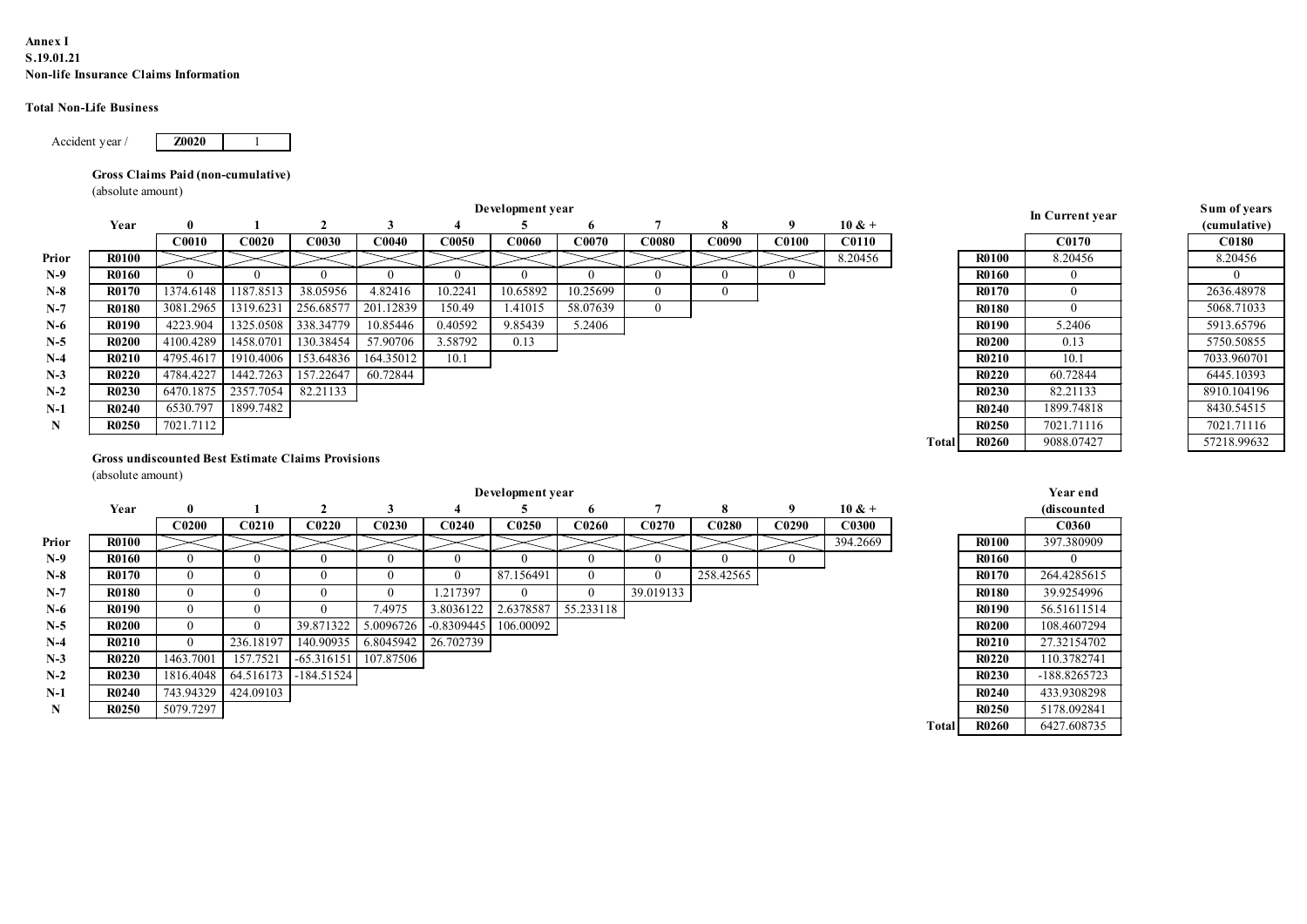# Annex I

## S.22.01.21

## Impact of long term guarantees and transitional measures

| Annex I<br>S.22.01.21                                                                                                                                                   |                             |                                                        |                                                   |                                                      |                                                |                                              |
|-------------------------------------------------------------------------------------------------------------------------------------------------------------------------|-----------------------------|--------------------------------------------------------|---------------------------------------------------|------------------------------------------------------|------------------------------------------------|----------------------------------------------|
| Impact of long term guarantees and transitional measures                                                                                                                |                             |                                                        |                                                   |                                                      |                                                |                                              |
|                                                                                                                                                                         |                             |                                                        |                                                   |                                                      |                                                |                                              |
|                                                                                                                                                                         |                             | <b>Amount with Long</b>                                |                                                   |                                                      |                                                |                                              |
|                                                                                                                                                                         |                             | <b>Term Guarantee</b><br>measures and<br>transitionals | Impact of transitional on<br>technical provisions | <b>Impact of</b><br>transitional on<br>interest rate | Impact of volatility<br>adjustment set to zero | Impact of matching<br>adjustment set to zero |
|                                                                                                                                                                         |                             | C0010                                                  | C <sub>0030</sub>                                 | C <sub>0050</sub>                                    | C0070                                          | C <sub>0090</sub>                            |
|                                                                                                                                                                         | R0010 210341                |                                                        | l0.                                               | $\Omega$                                             | 1808                                           |                                              |
|                                                                                                                                                                         | <b>R0020</b>                | 180035                                                 | IО                                                |                                                      | $-1627$                                        |                                              |
| Basic own funds<br>Eligible own funds to meet Solvency                                                                                                                  | <b>R0050</b>                | 180035                                                 |                                                   |                                                      | $-1627$                                        |                                              |
|                                                                                                                                                                         | <b>R0090</b>                | 47209                                                  | l0                                                |                                                      |                                                |                                              |
| Technical provisions<br>Capital Requirement<br>Solvency Capital Requirement<br>Eligible own funds to meet Minimum<br>Capital Requirement<br>Minimum Capital Requirement | R0100 180035<br>R0110 12400 |                                                        | IО                                                |                                                      | $-1627$                                        |                                              |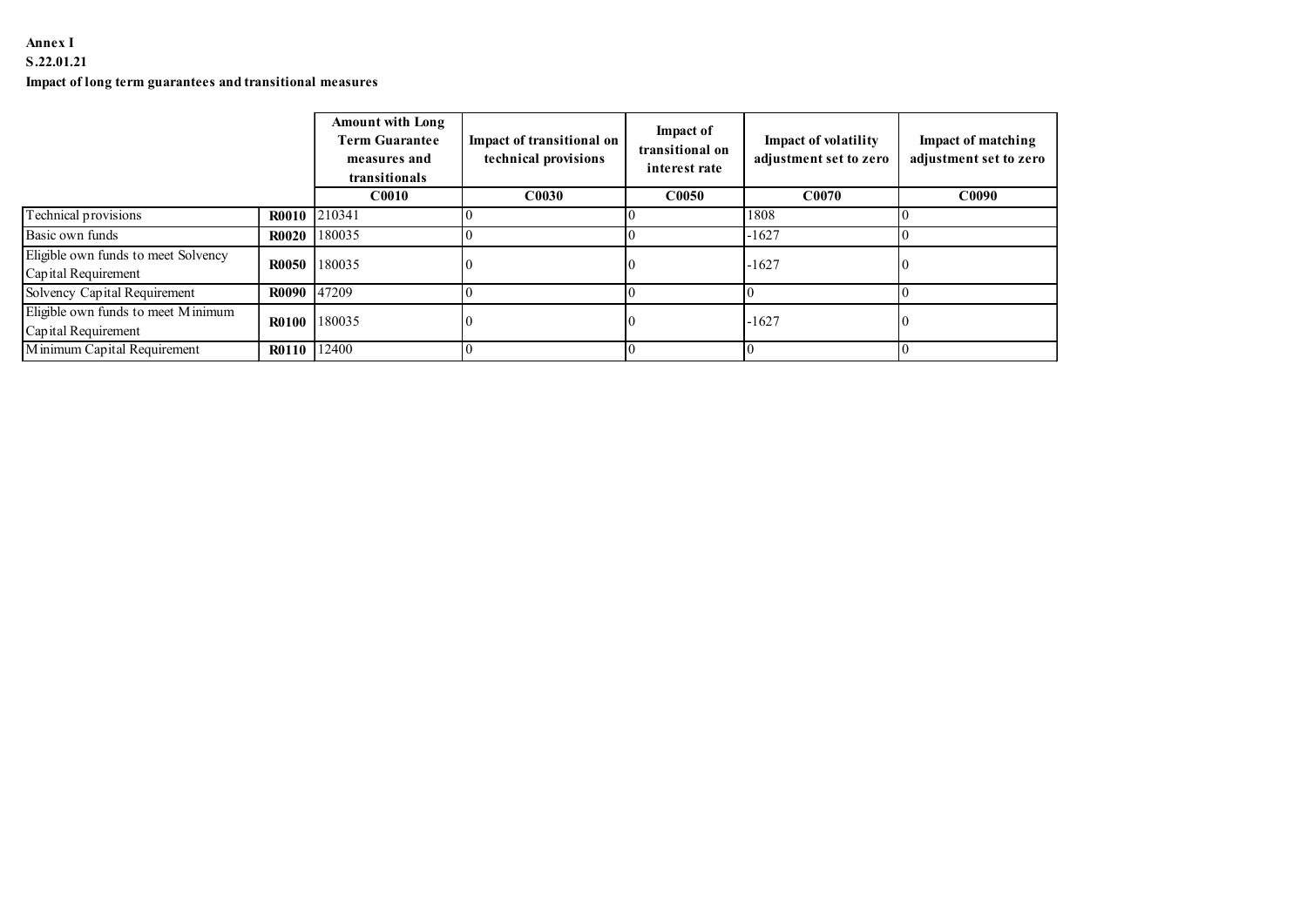| Annex I                                                                                                                                                                                                   |                              |                       |                              |                            |                 |                        |
|-----------------------------------------------------------------------------------------------------------------------------------------------------------------------------------------------------------|------------------------------|-----------------------|------------------------------|----------------------------|-----------------|------------------------|
| S.23.01.01<br>Own funds                                                                                                                                                                                   |                              |                       |                              |                            |                 |                        |
|                                                                                                                                                                                                           |                              |                       | Tier 1 -                     | Tier 1-                    |                 |                        |
|                                                                                                                                                                                                           |                              | Total<br><b>C0010</b> | unrestricted<br><b>C0020</b> | restricted<br>C0030        | Tier 2<br>C0040 | Tier 3<br><b>C0050</b> |
| Basic own funds before deduction for participations in other financial sector as foreseen in article 68<br>of Delegated Regulation 2015/35                                                                |                              |                       |                              |                            |                 |                        |
| Ordinary share capital (gross of own shares)                                                                                                                                                              | <b>R0010</b>                 | 38600                 | 38600                        |                            |                 |                        |
| Share premium account related to ordinary share capital<br>Initial funds, members' contributions or the equivalent basic own - fund item for mutual and mutual-type                                       | <b>R0030</b><br><b>R0040</b> |                       |                              |                            |                 |                        |
| undertakings<br>Subordinated mutual member accounts                                                                                                                                                       | <b>R0050</b>                 |                       |                              |                            |                 |                        |
| Surplus funds<br>Preference shares                                                                                                                                                                        | <b>R0070</b><br><b>R0090</b> |                       |                              |                            |                 |                        |
| Share premium account related to preference shares<br>Reconciliation reserve                                                                                                                              | <b>R0110</b><br><b>R0130</b> | 14143:                | 141435                       |                            |                 |                        |
| Subordinated liabilities                                                                                                                                                                                  | <b>R0140</b>                 |                       |                              |                            |                 |                        |
| An amount equal to the value of net deferred tax assets<br>Other own fund items approved by the supervisory authority as basic own funds not specified above                                              | <b>R0160</b><br><b>R0180</b> |                       |                              |                            |                 |                        |
| Own funds from the financial statements that should not be represented by the reconciliation<br>reserve and do not meet the criteria to be classified as Solvency II own funds                            |                              |                       |                              |                            |                 |                        |
| Own funds from the financial statements that should not be represented by the reconciliation reserve and<br>do not meet the criteria to be classified as Solvency II own funds                            | <b>R0220</b>                 |                       |                              |                            |                 |                        |
| Deductions<br>Deductions for participations in financial and credit institutions                                                                                                                          | <b>R0230</b>                 |                       |                              |                            |                 | $\Omega$               |
| Total basic own funds after deductions<br>Ancillary own funds                                                                                                                                             | <b>R0290</b>                 | 180035                | 180035                       |                            |                 | $\Omega$               |
| Unpaid and uncalled ordinary share capital callable on demand                                                                                                                                             | <b>R0300</b>                 |                       |                              |                            |                 |                        |
| Unpaid and uncalled initial funds, members' contributions or the equivalent basic own fund item for mutual<br>and mutual - type undertakings, callable on demand                                          | <b>R0310</b>                 |                       |                              |                            |                 |                        |
| Unpaid and uncalled preference shares callable on demand<br>A legally binding commitment to subscribe and pay for subordinated liabilities on demand                                                      | <b>R0320</b><br>R0330        |                       |                              |                            | $\Omega$        | $\Omega$               |
| Letters of credit and guarantees under Article 96(2) of the Directive 2009/138/EC<br>Letters of credit and guarantees other than under Article 96(2) of the Directive 2009/138/EC                         | <b>R0340</b><br><b>R0350</b> |                       |                              |                            | $\Omega$        |                        |
| Supplementary members calls under first subparagraph of Article 96(3) of the Directive 2009/138/EC<br>Supplementary members calls - other than under first subparagraph of Article 96(3) of the Directive | <b>R0360</b>                 |                       |                              |                            | $\Omega$        |                        |
| 2009/138/EC<br>Other ancillary own funds                                                                                                                                                                  | <b>R0370</b><br><b>R0390</b> |                       |                              |                            |                 | $\Omega$<br>$\Omega$   |
|                                                                                                                                                                                                           |                              |                       | Tier 1-                      | Tier 1-                    |                 |                        |
|                                                                                                                                                                                                           |                              | Total<br><b>C0010</b> | unrestricted<br><b>C0020</b> | restricted<br><b>C0030</b> | Tier 2<br>C0040 | Tier 3<br><b>C0050</b> |
| Total ancillary own funds<br>Available and eligible own funds                                                                                                                                             | <b>R0400</b>                 |                       |                              |                            |                 |                        |
| Total available own funds to meet the SCR                                                                                                                                                                 | <b>R0500</b>                 | 180035                | 180035                       |                            |                 |                        |
| Total available own funds to meet the MCR<br>Total eligible own funds to meet the SCR                                                                                                                     | <b>R0510</b><br><b>R0540</b> | 180035<br>180035      | 180035<br>180035             |                            |                 |                        |
| Total eligible own funds to meet the MCR<br><b>SCR</b>                                                                                                                                                    | <b>R0550</b><br><b>R0580</b> | 180035<br>47209       | 180035                       |                            |                 |                        |
| MCR<br>Ratio of Eligible own funds to SCR                                                                                                                                                                 | <b>R0600</b><br><b>R0620</b> | 12400<br>3.81360216   |                              |                            |                 |                        |
| Ratio of Eligible own funds to MCR                                                                                                                                                                        | <b>R0640</b>                 | 14.518984             |                              |                            |                 |                        |
|                                                                                                                                                                                                           |                              | <b>C0060</b>          |                              |                            |                 |                        |
| <b>Reconciliation reserve</b><br>Excess of assets over liabilities                                                                                                                                        | <b>R0700</b>                 | 193141                |                              |                            |                 |                        |
| Own shares (held directly and indirectly)<br>Foreseeable dividends, distributions and charges                                                                                                             | <b>R0710</b><br><b>R0720</b> | 13106                 |                              |                            |                 |                        |
| Other basic own fund items                                                                                                                                                                                | <b>R0730</b>                 | 38600                 |                              |                            |                 |                        |

- 
- 
- 
- 
- 

### Reconciliation reserve

| Letters of credit and guarantees other than under Article 96(2) of the Directive 2009/138/EC                       | <b>R0350</b> |              |              |            |                   |          |
|--------------------------------------------------------------------------------------------------------------------|--------------|--------------|--------------|------------|-------------------|----------|
| Supplementary members calls under first subparagraph of Article 96(3) of the Directive 2009/138/EC                 | <b>R0360</b> |              |              |            |                   |          |
| Supplementary members calls - other than under first subparagraph of Article 96(3) of the Directive<br>2009/138/EC | <b>R0370</b> |              |              |            |                   |          |
| Other ancillary own funds                                                                                          | R0390        |              |              |            | $\Omega$          | $\Omega$ |
|                                                                                                                    |              |              |              |            |                   |          |
|                                                                                                                    |              | <b>Total</b> | Tier 1-      | Tier 1-    | Tier 2            | Tier 3   |
|                                                                                                                    |              |              | unrestricted | restricted |                   |          |
|                                                                                                                    |              | C0010        | C0020        | C0030      | C <sub>0040</sub> | C0050    |
| Total ancillary own funds                                                                                          | <b>R0400</b> |              |              |            |                   |          |
| Available and eligible own funds                                                                                   |              |              |              |            |                   |          |
| Total available own funds to meet the SCR                                                                          | <b>R0500</b> | 180035       | 180035       |            |                   |          |
| Total available own funds to meet the MCR                                                                          | R0510        | 180035       | 180035       |            |                   |          |
| Total eligible own funds to meet the SCR                                                                           | <b>R0540</b> | 180035       | 180035       |            |                   |          |
| Total eligible own funds to meet the MCR                                                                           | <b>R0550</b> | 180035       | 180035       |            |                   |          |
| SCR                                                                                                                | <b>R0580</b> | 47209        |              |            |                   |          |
| MCR                                                                                                                | <b>R0600</b> | 12400        |              |            |                   |          |
| Ratio of Eligible own funds to SCR                                                                                 | <b>R0620</b> | 3.813602166  |              |            |                   |          |
| Ratio of Eligible own funds to MCR                                                                                 | <b>R0640</b> | 14.5189847   |              |            |                   |          |
|                                                                                                                    |              |              |              |            |                   |          |
|                                                                                                                    |              | <b>C0060</b> |              |            |                   |          |
| <b>Reconciliation reserve</b>                                                                                      |              |              |              |            |                   |          |
| Excess of assets over liabilities                                                                                  | <b>R0700</b> | 193141       |              |            |                   |          |
| Own shares (held directly and indirectly)                                                                          | R0710        |              |              |            |                   |          |
|                                                                                                                    |              |              |              |            |                   |          |
| Foreseeable dividends, distributions and charges                                                                   | <b>R0720</b> | 13106        |              |            |                   |          |
| Other basic own fund items                                                                                         | <b>R0730</b> | 38600        |              |            |                   |          |
| Adjustment for restricted own fund items in respect of matching adjustment portfolios and ring fenced<br>funds     | <b>R0740</b> |              |              |            |                   |          |
| <b>Reconciliation reserve</b>                                                                                      | <b>R0760</b> |              |              |            |                   |          |
| <b>Expected profits</b>                                                                                            |              | 141435       |              |            |                   |          |
| Expected profits included in future premiums (EPIFP) - Life business                                               | <b>R0770</b> |              |              |            |                   |          |
| Expected profits included in future premiums (EPIFP) - Non- life business                                          | <b>R0780</b> | 2391         |              |            |                   |          |
| Total Expected profits included in future premiums (EPIFP)                                                         | R0790        | 3289<br>5680 |              |            |                   |          |

|                                                                                                                |              | <b>C0060</b> |  |
|----------------------------------------------------------------------------------------------------------------|--------------|--------------|--|
| econciliation reserve                                                                                          |              |              |  |
| Excess of assets over liabilities                                                                              | <b>R0700</b> | 193141       |  |
| Own shares (held directly and indirectly)                                                                      | <b>R0710</b> |              |  |
| Foreseeable dividends, distributions and charges                                                               | <b>R0720</b> | 13106        |  |
| Other basic own fund items                                                                                     | <b>R0730</b> | 38600        |  |
| Adjustment for restricted own fund items in respect of matching adjustment portfolios and ring fenced<br>funds | R0740        | 0            |  |
| econciliation reserve                                                                                          | <b>R0760</b> | 141435       |  |
| xpected profits                                                                                                |              |              |  |
| Expected profits included in future premiums (EPIFP) - Life business                                           | <b>R0770</b> | 2391         |  |
| Expected profits included in future premiums (EPIFP) - Non- life business                                      | <b>R0780</b> | 3289         |  |
| otal Expected profits included in future premiums (EPIFP)                                                      | <b>R0790</b> | 5680         |  |
|                                                                                                                |              |              |  |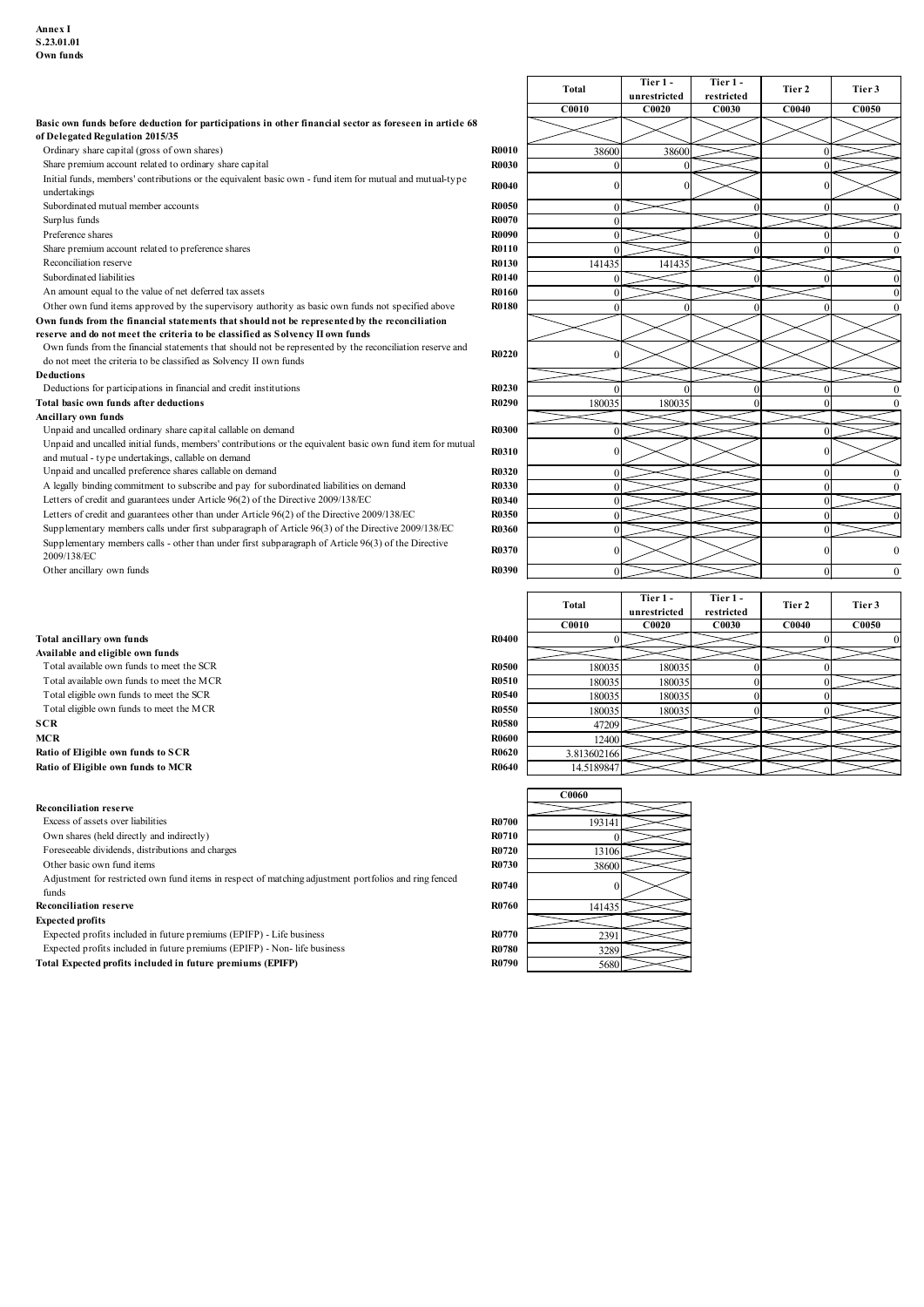# Annex I S.25.01.21 Solvency Capital Requirement - for undertakings on Standard Formula

| Market risk                               |
|-------------------------------------------|
| Counterparty default risk                 |
| Life underwriting risk                    |
| Health underwriting risk                  |
| Non-life underwriting risk                |
| Diversification                           |
| Intangible asset risk                     |
| <b>Basic Solvency Capital Requirement</b> |
|                                           |

| <b>Calculation of Solvency Capital Requirement</b> |  |  |
|----------------------------------------------------|--|--|
|----------------------------------------------------|--|--|

# Other information on SCR

| Annex I<br>S.25.01.21                                                                       |              |                        |            |                 |
|---------------------------------------------------------------------------------------------|--------------|------------------------|------------|-----------------|
|                                                                                             |              |                        |            |                 |
|                                                                                             |              |                        |            |                 |
|                                                                                             |              |                        |            |                 |
|                                                                                             |              |                        |            |                 |
|                                                                                             |              |                        |            |                 |
|                                                                                             |              |                        |            |                 |
|                                                                                             |              |                        |            |                 |
|                                                                                             |              |                        |            |                 |
|                                                                                             |              |                        |            |                 |
|                                                                                             |              |                        |            |                 |
|                                                                                             |              |                        |            |                 |
| Solvency Capital Requirement - for undertakings on Standard Formula                         |              |                        |            |                 |
|                                                                                             |              | Gross solvency capital |            |                 |
|                                                                                             |              | requirement            | <b>USP</b> | Simplifications |
|                                                                                             |              | <b>C0110</b>           | C0090      | <b>C0120</b>    |
| Market risk                                                                                 | <b>R0010</b> | 41329                  |            |                 |
| Counterparty default risk                                                                   | <b>R0020</b> | 4975                   |            |                 |
| Life underwriting risk                                                                      | <b>R0030</b> | 5677                   |            |                 |
| Health underwriting risk                                                                    | <b>R0040</b> | 11938                  |            |                 |
| Non-life underwriting risk                                                                  | <b>R0050</b> | 78                     |            |                 |
| Diversification                                                                             | <b>R0060</b> | $-14458$               |            |                 |
| Intangible asset risk                                                                       | <b>R0070</b> |                        |            |                 |
| <b>Basic Solvency Capital Requirement</b>                                                   | <b>R0100</b> | 49539                  |            |                 |
| <b>Calculation of Solvency Capital Requirement</b>                                          |              | C0100                  |            |                 |
| Operational risk                                                                            | R0130        | 2457                   |            |                 |
| Loss-absorbing capacity of technical provisions                                             | <b>R0140</b> |                        |            |                 |
| Loss-absorbing capacity of deferred taxes                                                   | R0150        | $-4787$                |            |                 |
| Capital requirement for business operated in accordance with Art. 4 of Directive 2003/41/EC | R0160        |                        |            |                 |
| Solvency capital requirement excluding capital add-on                                       | <b>R0200</b> | 47209                  |            |                 |
| Capital add-on already set                                                                  | R0210        |                        |            |                 |
|                                                                                             | <b>R0220</b> | 47209                  |            |                 |
| Solvency capital requirement                                                                |              |                        |            |                 |
| Other information on SCR                                                                    |              |                        |            |                 |
| Capital requirement for duration-based equity risk sub-module                               | <b>R0400</b> |                        |            |                 |
| Total amount of Notional Solvency Capital Requirement for remaining part                    | R0410        |                        |            |                 |
| Total amount of Notional Solvency Capital Requirements for ring fenced funds                | <b>R0420</b> |                        |            |                 |

| <b>Calculation of Solvency Capital Requirement</b>                                          |              | <b>C0100</b> |
|---------------------------------------------------------------------------------------------|--------------|--------------|
| Operational risk                                                                            | <b>R0130</b> | 2457         |
| Loss-absorbing capacity of technical provisions                                             | <b>R0140</b> |              |
| Loss-absorbing capacity of deferred taxes                                                   | <b>R0150</b> | $-4787$      |
| Capital requirement for business operated in accordance with Art. 4 of Directive 2003/41/EC | <b>R0160</b> |              |
| Solvency capital requirement excluding capital add-on                                       | <b>R0200</b> | 47209        |
| Capital add-on already set                                                                  | <b>R0210</b> |              |
| Solvency capital requirement                                                                | <b>R0220</b> | 47209        |
| Other information on SCR                                                                    |              |              |
| Capital requirement for duration-based equity risk sub-module                               | <b>R0400</b> |              |
| Total amount of Notional Solvency Capital Requirement for remaining part                    | <b>R0410</b> |              |
| Total amount of Notional Solvency Capital Requirements for ring fenced funds                | <b>R0420</b> |              |
| Total amount of Notional Solvency Capital Requirement for matching adjustment portfolios    | <b>R0430</b> |              |
| Diversification effects due to RFF nSCR aggregation for article 304                         | <b>R0440</b> |              |
|                                                                                             |              |              |